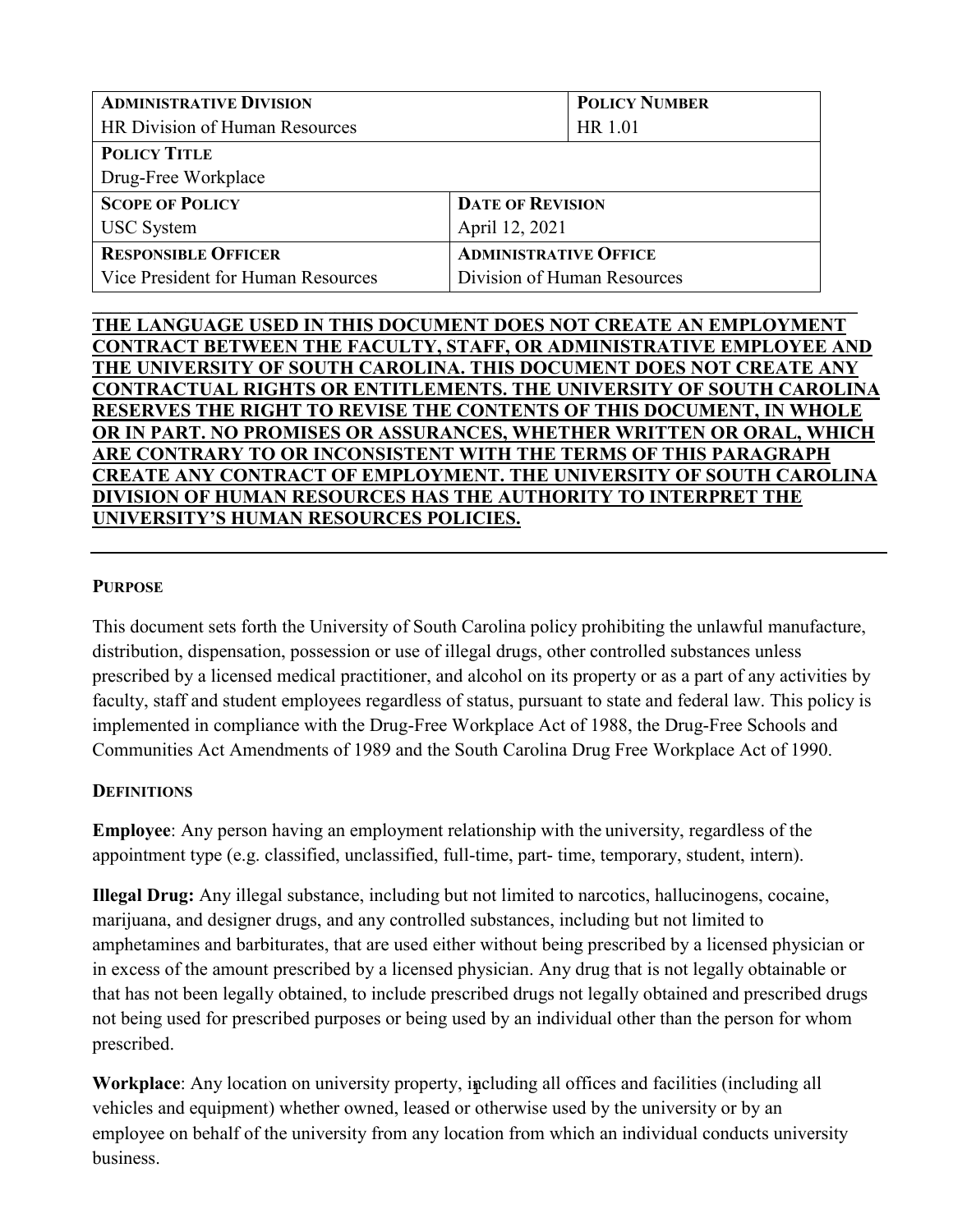# **POLICY STATEMENT**

No employee shall report for duty or remain on duty under the influence of any illegal drugs, unauthorized prescription medication or alcohol.

Violation of this policy by academic employees, regardless of tenure status, will lead to disciplinary actions up to and including termination based upon the criteria in the Faculty Manual of the campus, and may have legal consequences.

Violation of this policy by staff employees will be cause for disciplinary actions up to and including termination, pursuant to university policy HR 1.39 Disciplinary Action and Termination for Cause and may have legal consequences.

Violation of this policy by student employees will lead to sanctions detailed in the Student Drug Policy of the campus.

Faculty, staff and students employed on a grant or contract are required to abide by the terms of this policy as a condition of employment on the grant or contract.

#### **PROCEDURES**

A copy of this policy will be made available to each new employee of the University of South Carolina at the time of their orientation and annually to all employees.

Grant or contract employees are required to notify the Vice President for Human Resources or the Campus Human Resources Office, as appropriate, of any criminal drug statute conviction for a violation occurring in the workplace no later than five days after the conviction. Federal law requires the university to notify the granting or contracting agency of a criminal drug statute conviction in the workplace within 10 days of the date the university received notification. Therefore, upon receiving notice, the Vice President for Human Resources will notify the Vice President for Research so the notice requirement to the granting or contracting agency may be satisfied.

The University of South Carolina recognizes drug and/or alcohol dependence as a treatable illness. Employees are encouraged to seek assistance for drug and/or alcohol problems before there is an incident which would cause the university to impose sanctions. Assistance may be sought through the university's Employee Assistance Program (EAP) or other programs and/or treatment facilities licensed by the State of South Carolina or by the state in which the program and/or treatment facility is located.

- A. Referrals to such programs may be self-referrals or supervisory referrals. If a supervisory referral is made which includes satisfactory participation in a rehabilitation program as a condition of continued employment, the referral must be made through the Division of Human Resources or the Campus Human Resources Officer.
- 2 B. Referrals and records of referrals will be handled with the same degree of confidentiality as for medical records.

The University of South Carolina has established a drug-free awareness program to inform employees about the dangers of alcohol and/or drug abuse in the workplace, available drug counseling,